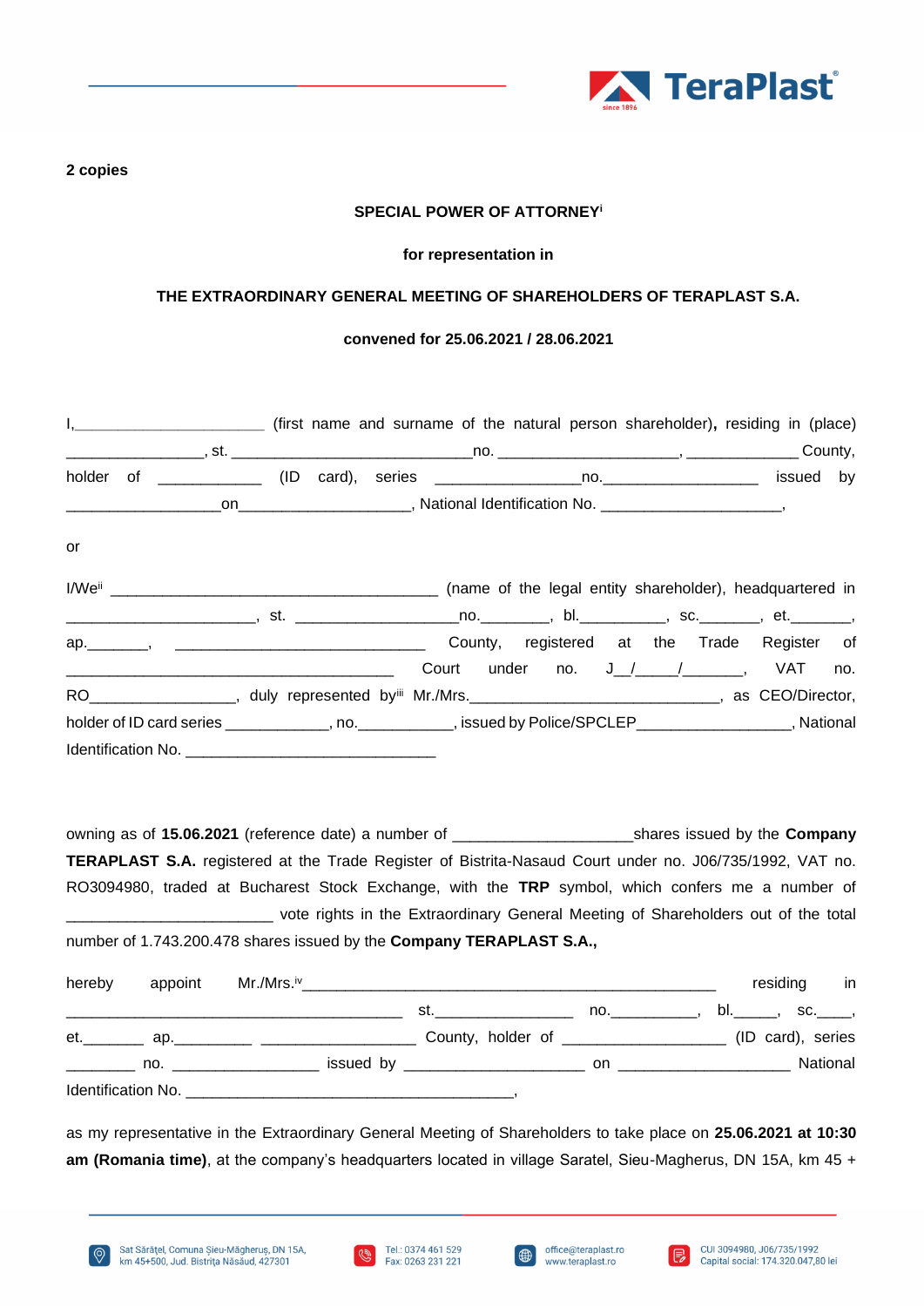

500, county Bistrita-Nasaud, Romania, or on the date of the second meeting in case the first meeting cannot be held, namely 28.06.2021, to exercise the right to vote corresponding to my shares recorded in the Shareholders Record on the reference date, namely 15.06.2021, as follows:

**1.** For **item 1** of the agenda, namely: **"To approve the share capital increase by the amount of 43.579.988 lei\* from the current 174.320.047,80 lei up to 217.900.035,80 lei, by the issue of 435.799.880 new shares of a nominal value of 0.10 lei/share, and setting a price of 0,44 lei for the compensation of fractional shares resulting from the application of the algorithm androunding down the results to the nearest integer, according to the legal provisions in force. The increase of the share capital will be achieved by incorporating the amount of 43.579.988 lei, from the profit of the period January 1, 2021 - March 31, 2021. The newly issued shares shall not change the shareholders' quotas and shall be freely distributed to all Company shareholders registered into the Company Shareholder Register held by the Central Securities Depository (Depozitarul Central S.A.) at the date of registration. The capital shall be increased in order to sustain the current Company business. Each shareholder registered with the Company Shareholder Register at the date of registration shall be issued one free share for every four shares held."**

*\*The number of shares issued by the Company was considered when calculating the value of the gross dividend/share, out of which 966 shares that entered the Company account were subtracted (based on the application of the algorithm and rounding down the results to the nearest integer following the processing of the share capital increase achieved on the basis on the EGM (A.G.E.A.) No. 1/29.04.2020), which are held by the Company at the date of this meeting, considering that the holders of own shares are not entitled to receive dividends or other rights.*":

| For | <b>Against</b> | Abstaining |
|-----|----------------|------------|
|     |                |            |

2. For item 2 of the agenda, namely: "To approve the updating of the Company's Memorandum of **Association, in accordance with what has been approved at item (1) above, as follows:**

**Article 7 (1) "The subscribed and paid-up share capital of TERAPLAST S.A. is of 174.320.047,80 lei divided into a number of 1.743.200.478 nominative shares with a nominal value of 0.1 lei each." shall be modified and shall read as follows:**

**"The subscribed and paid-up share capital of TERAPLAST S.A. is of 217.900.035,80 lei divided into a number of 2.179.000.358 nominative shares, with a nominal value of 0.1 lei each."**

| For | <b>Against</b> | Abstaining |
|-----|----------------|------------|
|     |                |            |







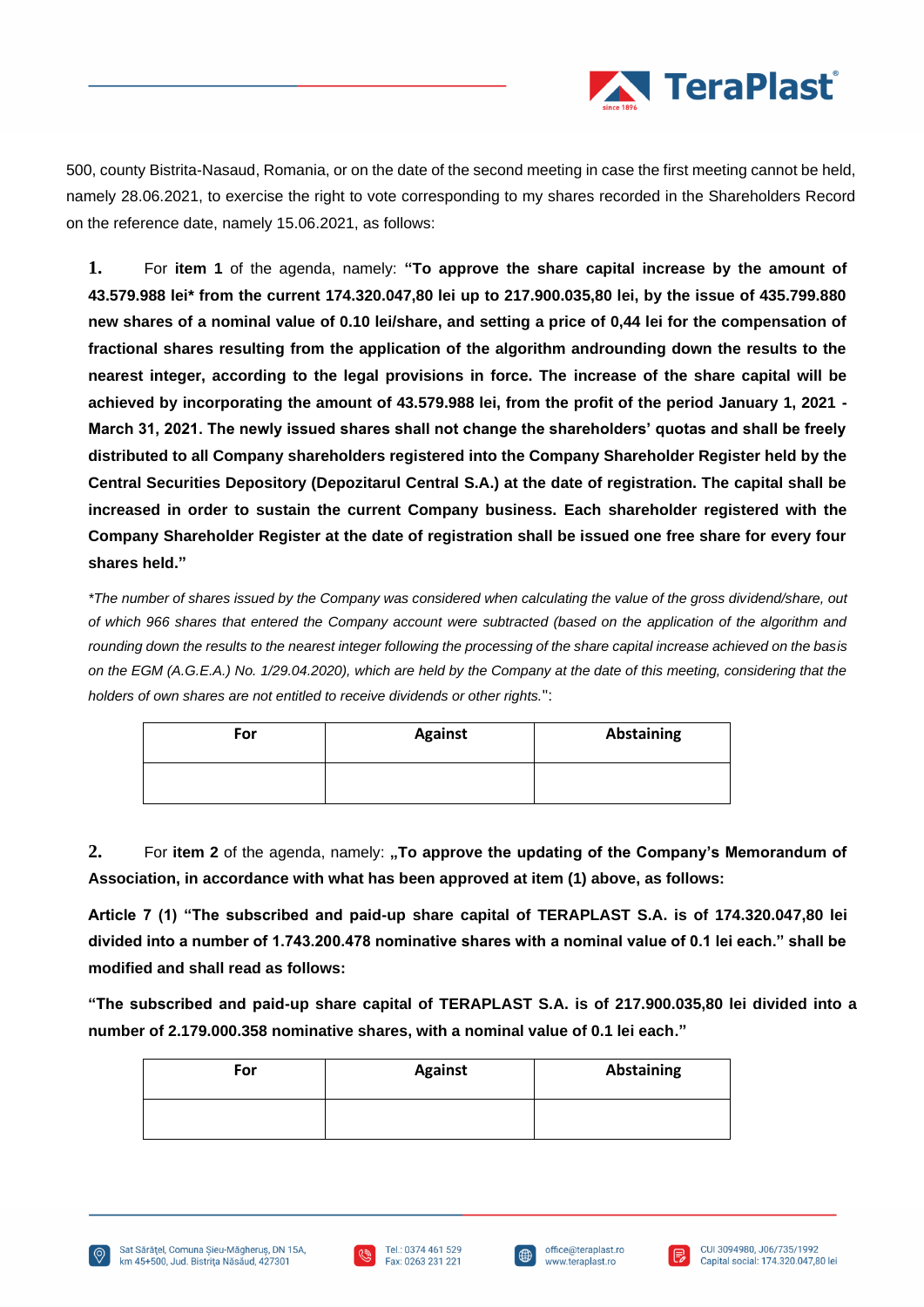

**3.** For item 3 of the agenda, namely: **"To approve the amendment of the Extraordinary General Meeting Resolution no. 1 dated August 24, 2020 whereby it was approved to** *buy back a maximum of 5.500.000 shares of a nominal value of 0.1 lei/share at a minimum price equal to the BVB market price at the time of the purchase and a maximum price of 0.45 lei/share***, in the sense of increasing the maximum purchase price of the buy-back shares, from 0.45 lei/share up to 1.00 leu/share. Own shares bought back by the Company shall be offered for free to the employees and the senior employees of the member companies of Teraplast Group, within a Stock Option Plan programme."**

| For | <b>Against</b> | Abstaining |
|-----|----------------|------------|
|     |                |            |

4. For **item 4** of the agenda, namely: **" Setting the registration date serving to identify the shareholders impacted by the effects of the resolutions adopted at the Extraordinary General Meeting, according to Article 86 (1) of Law no. 24/2017. The date proposed by the Board is September 29, 2021.":**

| For | <b>Against</b> | <b>Abstaining</b> |
|-----|----------------|-------------------|
|     |                |                   |

**5.** For **item 5** of the agenda, namely: **" To approve the date of September 28, 2021 as "***ex date***", namely the date prior to the record date on which the financial instruments subject to the decisions of the company bodies are traded without the rights deriving from the decision, in accordance with Article 2 paragraph 2 l) of the Regulation no. 5/2018."**

| For | <b>Against</b> | <b>Abstaining</b> |
|-----|----------------|-------------------|
|     |                |                   |

**6.** For **item 6** of the agenda, namely: **" To approve the date of September 30, 2021 as payment date, as defined by Article 86 (2) of Law no. 24/2017, and by Article 2 (2) h) and Article 178 of the Regulation no.5/2018".**

| For | <b>Against</b> | <b>Abstaining</b> |
|-----|----------------|-------------------|
|     |                |                   |

**7.** For item 7 of the agenda, namely: **, To authorize the Board of Directors with the fulfilment of the resolutions adopted by the Extraordinary General Meeting".**





∰

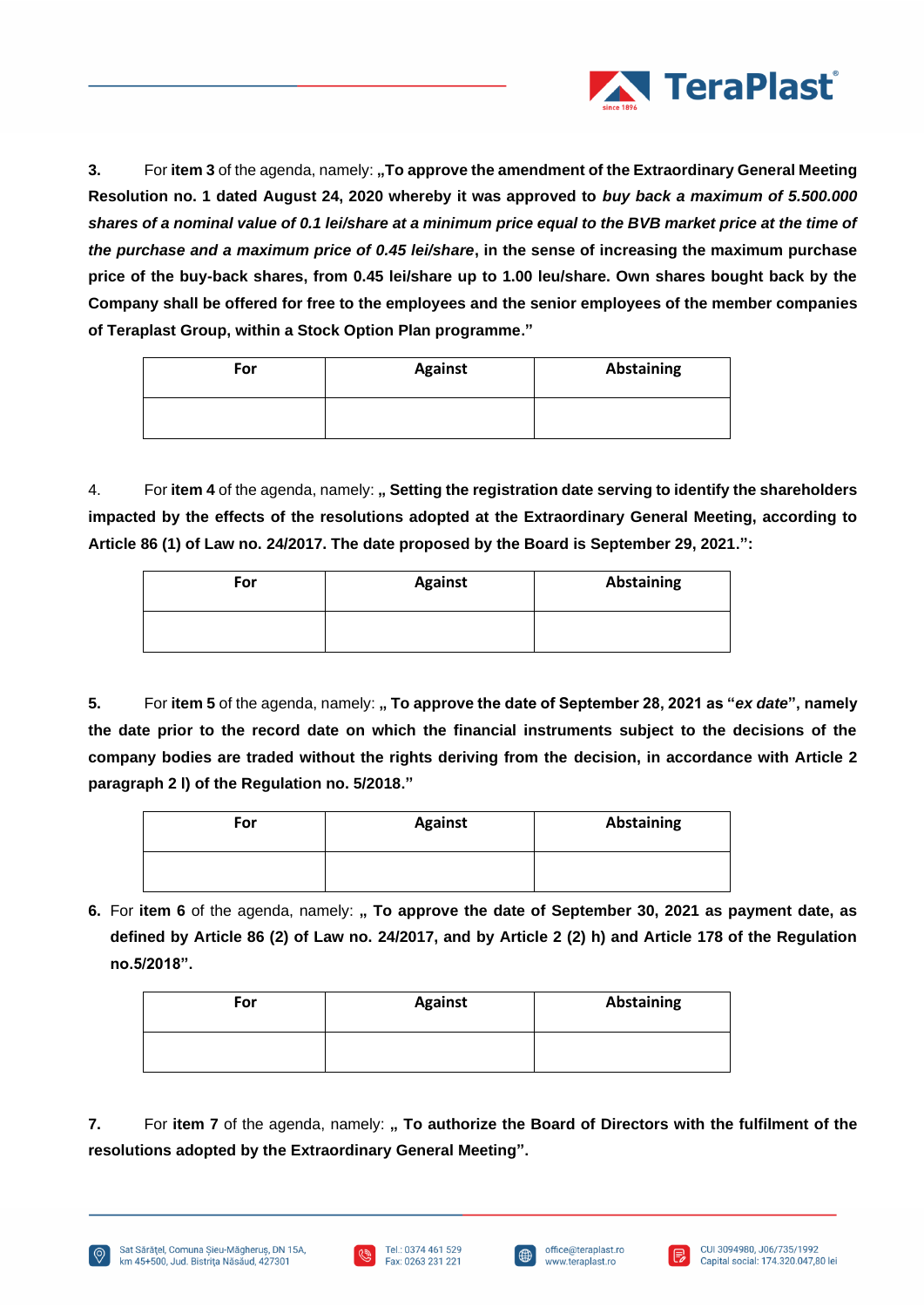

| For | <b>Against</b> | <b>Abstaining</b> |
|-----|----------------|-------------------|
|     |                |                   |

8. For item 8 of the agenda, namely: **" To authorize the Chairman of the Extraordinary General Meeting of the Teraplast S.A. shareholders to sign the EGM Resolution on behalf and in the name of all the attending shareholders."**

| For | <b>Against</b> | Abstaining |
|-----|----------------|------------|
|     |                |            |

**9.** For **item 9** of the agenda, namely: **" To authorize the Company's legal counsel, Ms. Kinga Vaida, to carry out all formalities concerning the EGM recording with the Trade Register Office attached to Bistrita-Nasaud Court and its publication in the Official Gazette of Romania, Part IV."**

| For | <b>Against</b> | <b>Abstaining</b> |
|-----|----------------|-------------------|
|     |                |                   |

# **Please find hereby attached a copy of the valid ID card<sup>y</sup>/a copy of the registration certificate<sup>vi</sup>.**

I hereby authorize the representative referred to above to cast their vote as they may deem appropriate on the matters not identified and included in the agenda until this date, pursuant to the applicable law.

This special power of attorney contains information in accordance with Law 24/2017 on the issuers of financial instruments and market operations, the ASF Regulation no. 5/2018. This special power of attorney should be signed and dated by the principal shareholder. All the boxes of this special power of attorney shall be filled in by the principal shareholder.

The special power of attorney is executed in 3 original copies, one for the principal, one for the agent, and one to be submitted at the headquarters of the TERAPLAST S.A. not later than **23.06.2021, 10:30 am Romania time**.

| Date: |  |  |  |
|-------|--|--|--|
|       |  |  |  |
|       |  |  |  |

**vii\_\_\_\_\_\_\_\_\_\_\_\_\_\_\_\_\_\_\_\_\_\_\_\_\_\_\_\_\_\_\_\_\_\_\_\_\_\_\_ (signature)**

**viii\_\_\_\_\_\_\_\_\_\_\_\_\_\_\_\_\_\_\_\_\_\_\_\_\_\_\_\_\_\_\_\_\_\_\_\_\_\_\_**

(First name and surname of the natural person shareholder or the legal representative of the legal entity, in capital letters)